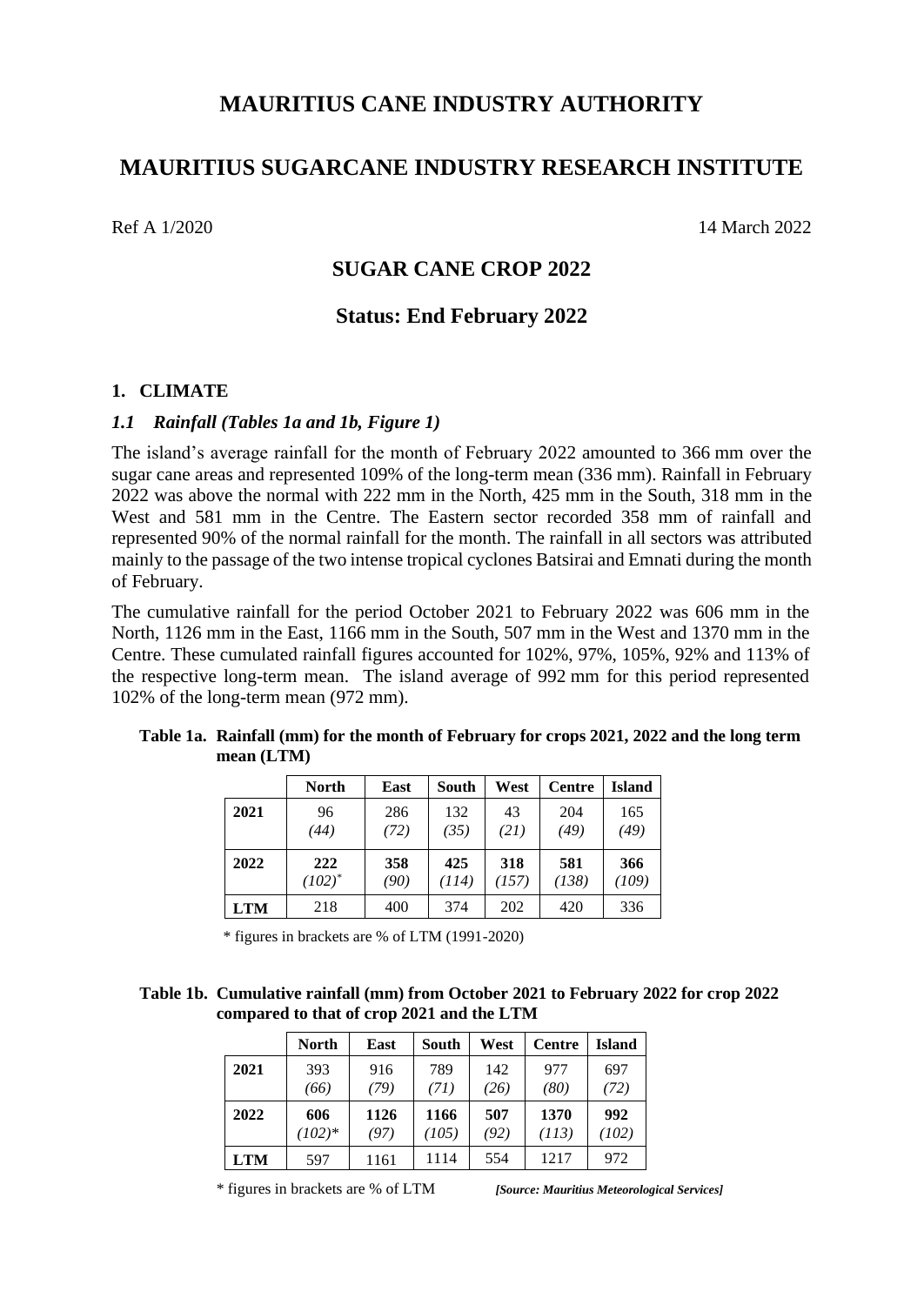#### **Figure 1. Monthly rainfall (mm) for the period October 2021 to February 2022 for the 2022 crop compared to the corresponding period of the 2021 crop and to the long term mean (LTM).**

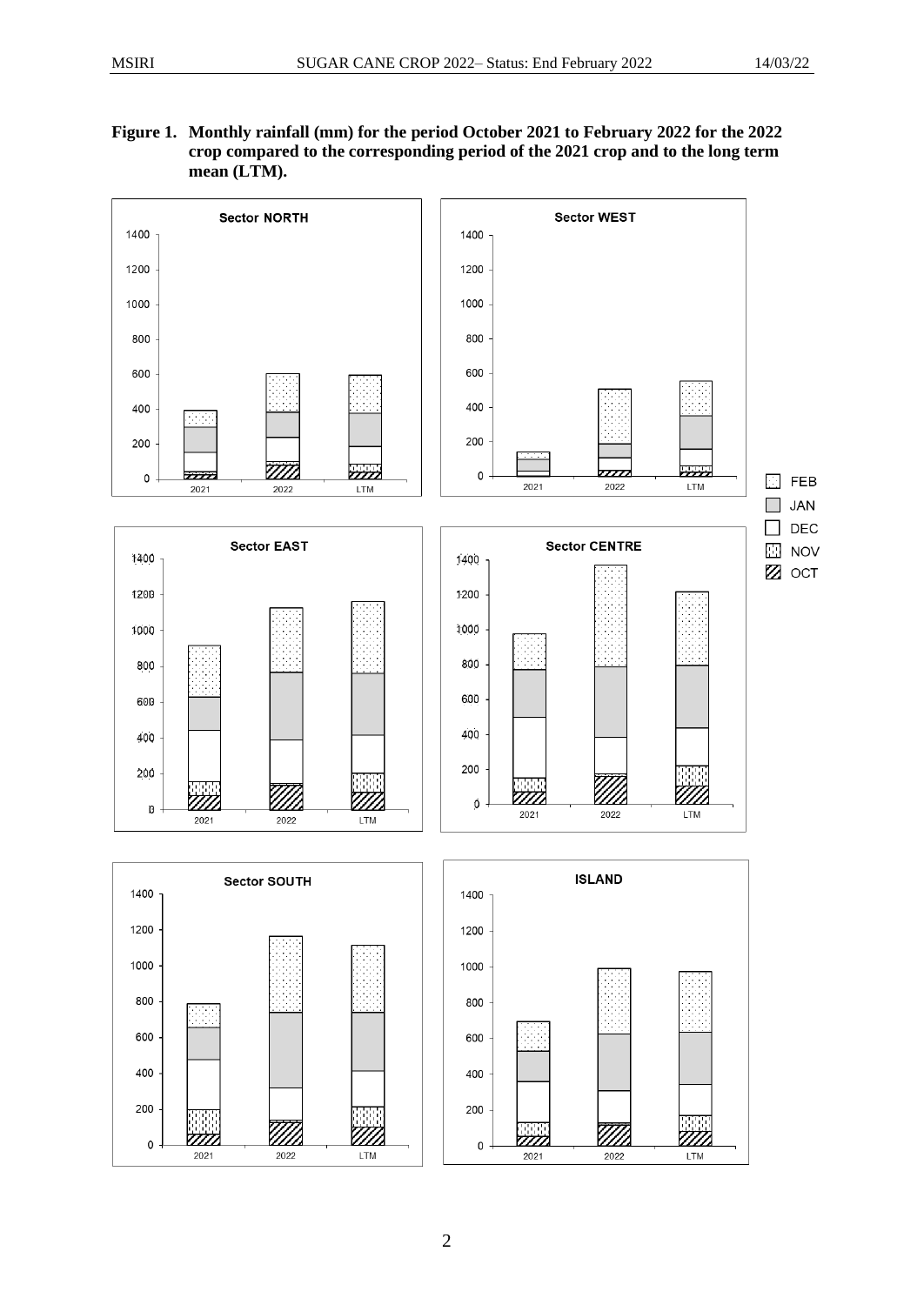## *1.2 Air Temperature and sunshine hours (Table 2)*

The air temperature and sunshine duration that prevailed during the month of February 2022 at the four MSIRI agro-meteorological stations are given below.

|                   | Maximum $(^{\circ}C)$ |         | Minimum $(^{\circ}C)$ |        | <b>Sunshine hours</b> |                                |
|-------------------|-----------------------|---------|-----------------------|--------|-----------------------|--------------------------------|
| <b>Stations</b>   | <b>Feb 2022</b>       | $DevN*$ | <b>Feb 2022</b>       | DevN*  | <b>Feb 2022</b>       | $\frac{6}{6}$<br><b>Normal</b> |
| Ferret            | 30.5                  | $-0.4$  | 23.3                  | $+0.8$ | 195                   | 91                             |
| <b>Réduit</b>     | 27.5                  | $-0.7$  | 22.4                  | $+0.5$ | 176                   | 85                             |
| <b>Union Park</b> | 27.9                  | $+0.5$  | 22.4                  | $+1.4$ | 134                   | 88                             |
| <b>Belle Rive</b> | 26.2                  | $-1.2$  | 21.5                  | $+1.5$ | 118                   | 72                             |

**Table 2. Air temperature and sunshine hours recorded on MSIRI agro-meteorological stations in February 2022**

\* Deviation from the Normal (1991-2020)

Mean maximum temperature was lagging behind the normal at all stations except at Union Park while the mean minimum temperature was higher than the normal at all stations. The sunshine duration recorded during month of February 2022 was well below the normal representing 91% of the normal at Ferret, 85% at Réduit, 88% at Union Park and 72% at Belle Rive.

## **2. CYCLONES DURING THE MONTH OF FEBRUARY 2022**

Two intense tropical cyclones passed near Mauritius during the month of February 2022. The first one, Batsirai, was in the vicinity of Mauritius from 31<sup>st</sup> January till 2<sup>nd</sup> February 2022. It passed to its nearest point of Mauritius at a distance of 130 km to the North North West of Grand Baie on 2nd February 2022. The second one, Emnati, was in the vicinity of Mauritius from  $18<sup>th</sup>$  to  $20<sup>th</sup>$  February 2022 and passed its closest distance at about 320 km to the northnorth-west of Grand Baie on 20 February. Active clouds bands associated with these cyclones brought intermittent rain in many parts of the island and also gusts exceeding 120 km/h in some regions. Surveys carried out after the passage of these cyclones indicated that in general, rainfall received was beneficial for the sugarcane crop 2022. No major physical damage to the crop was observed, except for mild leaf damage and slight lodging in exposed fields of long season plantation and early harvested canes.

## **3. STALK HEIGHT** *(Tables 3a and 3b)*

During the last week of February 2022, stalk height measurement was taken at 54 sites in the five sugar cane sectors of the island. These selected sites are representative of the various agroclimatic zones, varieties and crop categories. The measurements were compared to those of the corresponding period in February 2021 and to the normal, referred to as the mean of the five best cane yielding crops during the period 2012 to 2021.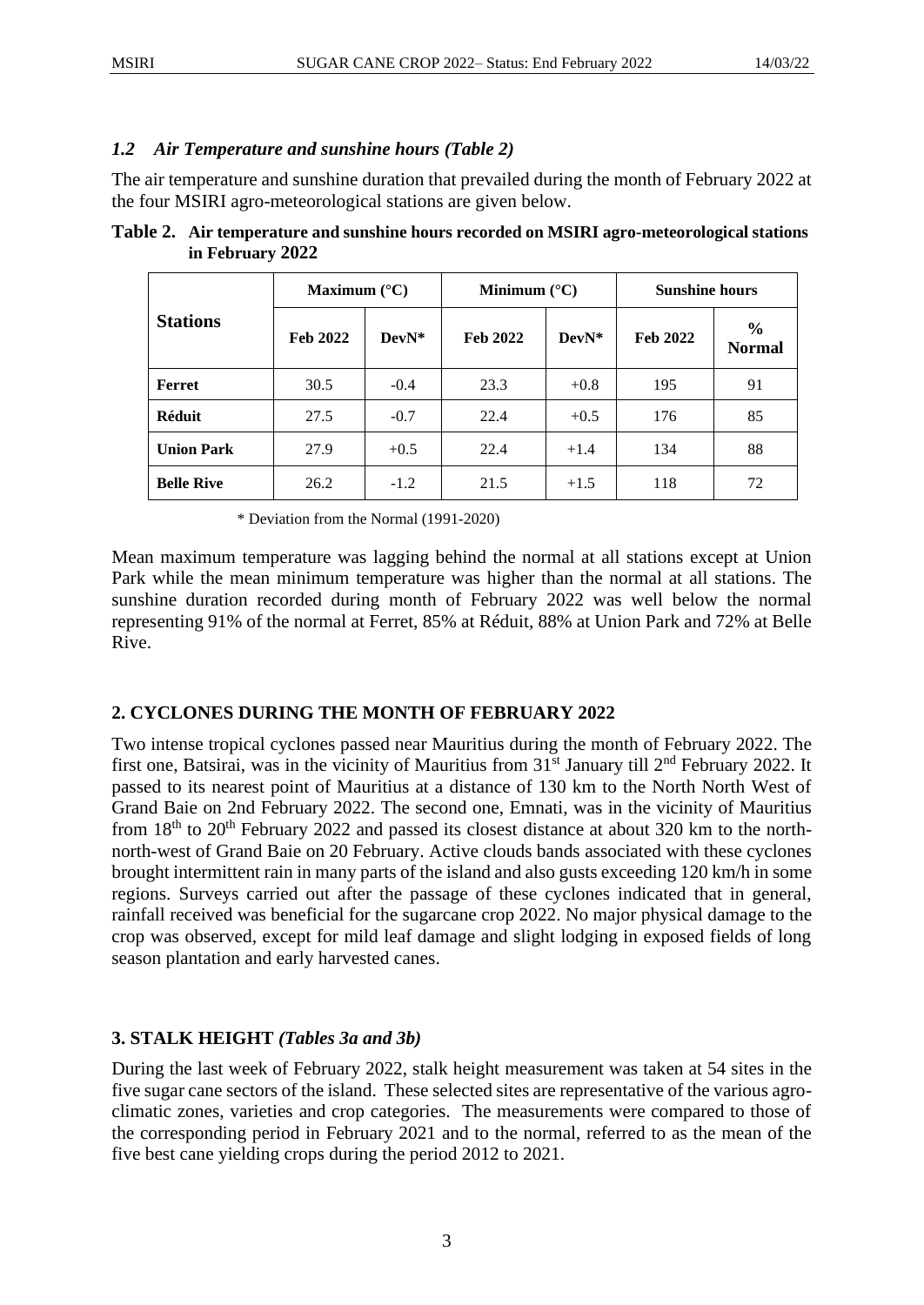### *3.1 Stalk elongation (Table 3a)*

During the month of February 2022 stalk elongation was 35.7 cm in the North, 30.2 cm in the East, 36.7 cm in the South, 31.5 cm in the West and 22.0 cm in the Centre. These growth values were lower than those recorded at the same period in 2021 in all sectors. Compared to the normal for the corresponding period, growth was lagging behind by 12.8 cm in both the North and the East, 7.7 cm in the South, 14.7 cm in the West and 14.9 cm in the Centre.

The island stalk elongation of 32.8 cm in February 2022 was inferior to that of the corresponding period in 2021 (43.8 cm) by 11.0 cm and the normal (42.1 cm) by 9.3 cm.

|                |      | <b>Stalk elongation (cm) during</b><br>February 2022 | February 2022 as % of |      |               |
|----------------|------|------------------------------------------------------|-----------------------|------|---------------|
| <b>Sectors</b> | 2022 | 2021                                                 | <b>Normal</b>         | 2021 | <b>Normal</b> |
| <b>North</b>   | 35.7 | 40.8                                                 | 48.5                  | 87.5 | 73.6          |
| East           | 30.2 | 52.3                                                 | 43.0                  | 57.7 | 70.3          |
| South          | 36.7 | 40.9                                                 | 44.4                  | 89.7 | 82.6          |
| West           | 31.5 | 36.5                                                 | 46.2                  | 86.3 | 68.1          |
| Centre         | 22.0 | 41.7                                                 | 36.9                  | 52.8 | 59.6          |
| <b>Island</b>  | 32.8 | 43.8                                                 | 42.1                  | 74.9 | 77.8          |

**Table 3a. Stalk elongation during the month of February 2022**

## *3.2 Cumulative Elongation (Table 3b)*

Cumulative stalk growth from end-December 2021 to end-February 2022 reached 66.5 cm in the North, 78.6 cm in the East, 71.9 cm in the South, 66.2 cm in the West and 56.2 cm in the Centre. These figures compared to the same period last year were higher by 5.4 cm in the North and 11.3 cm in the West, whereas in the other sectors they were lower by 18.0 cm in the East, 7.3 cm in the South and 17.6 cm in the Centre. For the same period, cumulative growth lagged behind the normal in all sectors, the difference ranging from 9.5 cm in the East to 22.0 cm in the North. Island-wise the cumulative elongation of 70.9 cm in February 2022 was lower than that of the 2021 crop (77.2 cm) by 8.1% and the normal (81.0 cm) by 12.5%.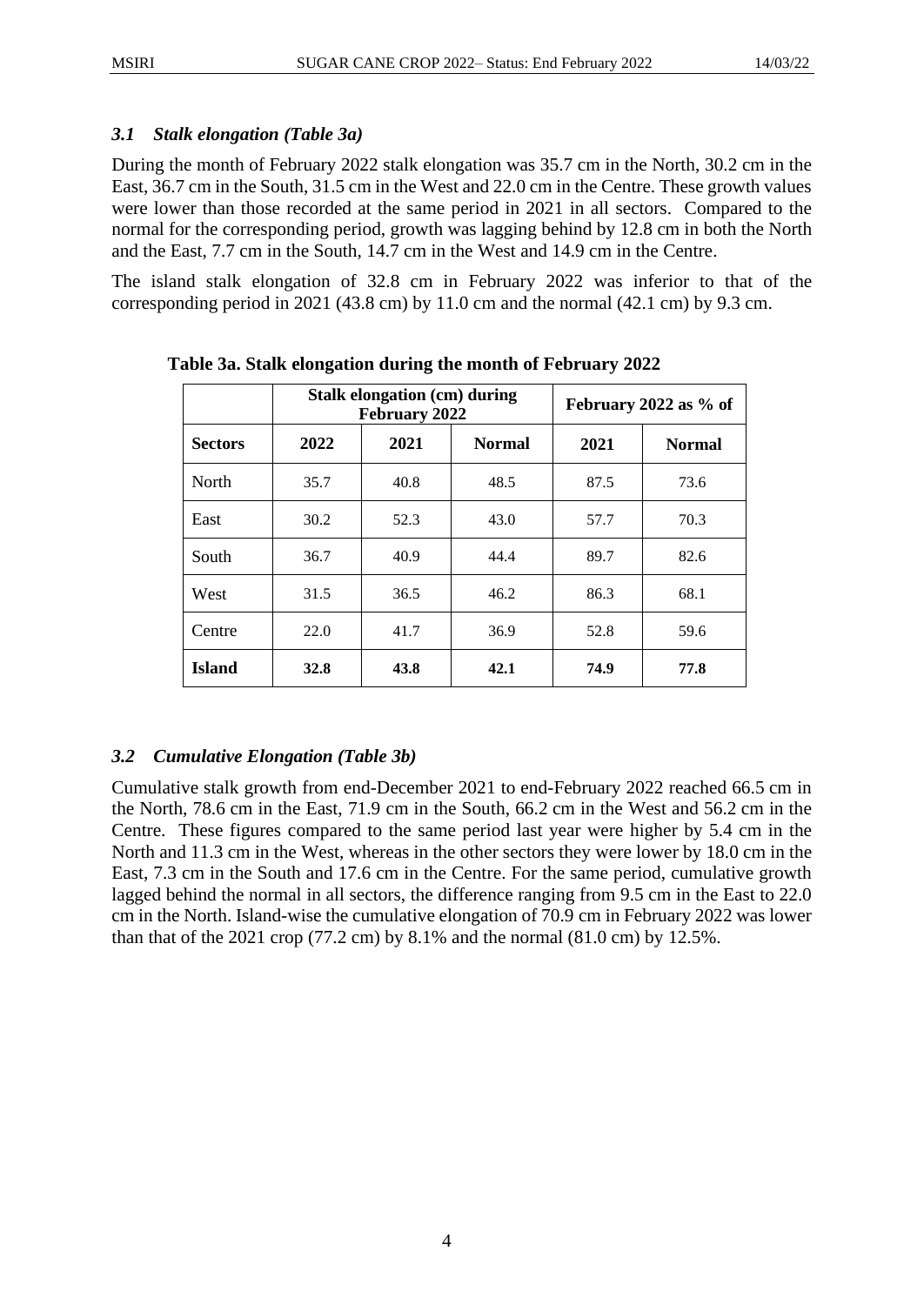|                |      | Cumulative elongation (cm) at<br>end-February | <b>End-February 2022</b><br>as $%$ of |       |               |
|----------------|------|-----------------------------------------------|---------------------------------------|-------|---------------|
| <b>Sectors</b> | 2022 | 2021                                          | <b>Normal</b>                         | 2021  | <b>Normal</b> |
| North          | 66.5 | 61.1                                          | 88.5                                  | 108.8 | 75.2          |
| East           | 78.6 | 96.6                                          | 88.1                                  | 81.4  | 89.2          |
| South          | 71.9 | 79.2                                          | 82.2                                  | 90.8  | 87.4          |
| West           | 66.2 | 54.9                                          | 84.9                                  | 120.6 | 78.0          |
| Centre         | 56.2 | 73.8                                          | 71.3                                  | 76.2  | 78.8          |
| <b>Island</b>  | 70.9 | 77.2                                          | 81.0                                  | 91.9  | 87.5          |

**Table 3b. Cumulative elongation at end-February 2022.**

## *3.3 Total stalk height (Table 3c and Figure 2)*

Total stalk height at end February 2022 was 88.4 cm in the North, 110.7 cm in the East, 99.2 cm in the South, 92.2 cm in the West and 91.3 cm in the Centre, giving an island average of 99.2 cm. Compared to end-February 2021, stalk height to-date was higher in the North and West by 8.3 cm and 8.8 cm, respectively. In the other sectors it lagged behind by 39.0 cm in the East, 21.9 cm in the South and 23.7 cm in the Centre. Total stalk height at end-February 2022 was inferior to the normal by 25.6 cm in the North, 24.9 cm in the East, 21.4 cm in the South, 27.3 cm in the West and 25.1 cm in the Centre.

At island level, the total stalk height of 99.2 cm at end of February 2022 was lagging behind that of last year by 17.6 cm and the normal by 20.3 cm.

|                |       | Total stalk height (cm) at end-<br>February 2022 |               | <b>End-February 2022</b><br>as $%$ of |               |  |
|----------------|-------|--------------------------------------------------|---------------|---------------------------------------|---------------|--|
| <b>Sectors</b> | 2022  | 2021                                             | <b>Normal</b> | 2021                                  | <b>Normal</b> |  |
| North          | 88.4  | 80.1                                             | 114.0         | 110.4                                 | 77.6          |  |
| East           | 110.7 | 149.7                                            | 135.6         | 73.9                                  | 81.7          |  |
| South          | 99.2  | 121.1                                            | 120.6         | 81.9                                  | 82.3          |  |
| West           | 92.2  | 83.4                                             | 119.5         | 110.6                                 | 77.2          |  |
| Centre         | 91.3  | 115.0                                            | 116.4         | 79.4                                  | 78.4          |  |
| <b>Island</b>  | 99.2  | 116.8                                            | 119.5         | 84.9                                  | 83.0          |  |

**Table 3c. Total stalk height at end-February 2022**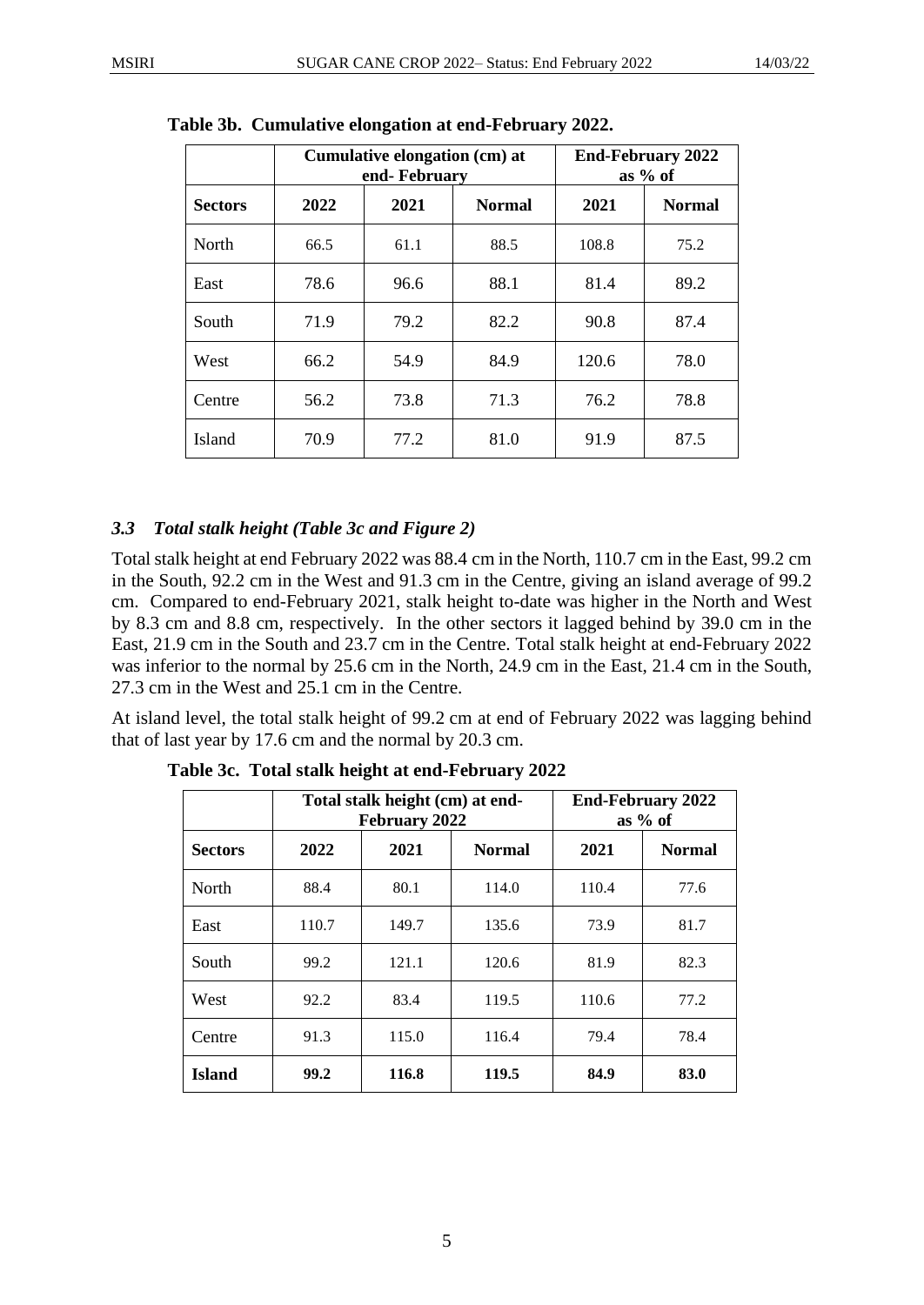